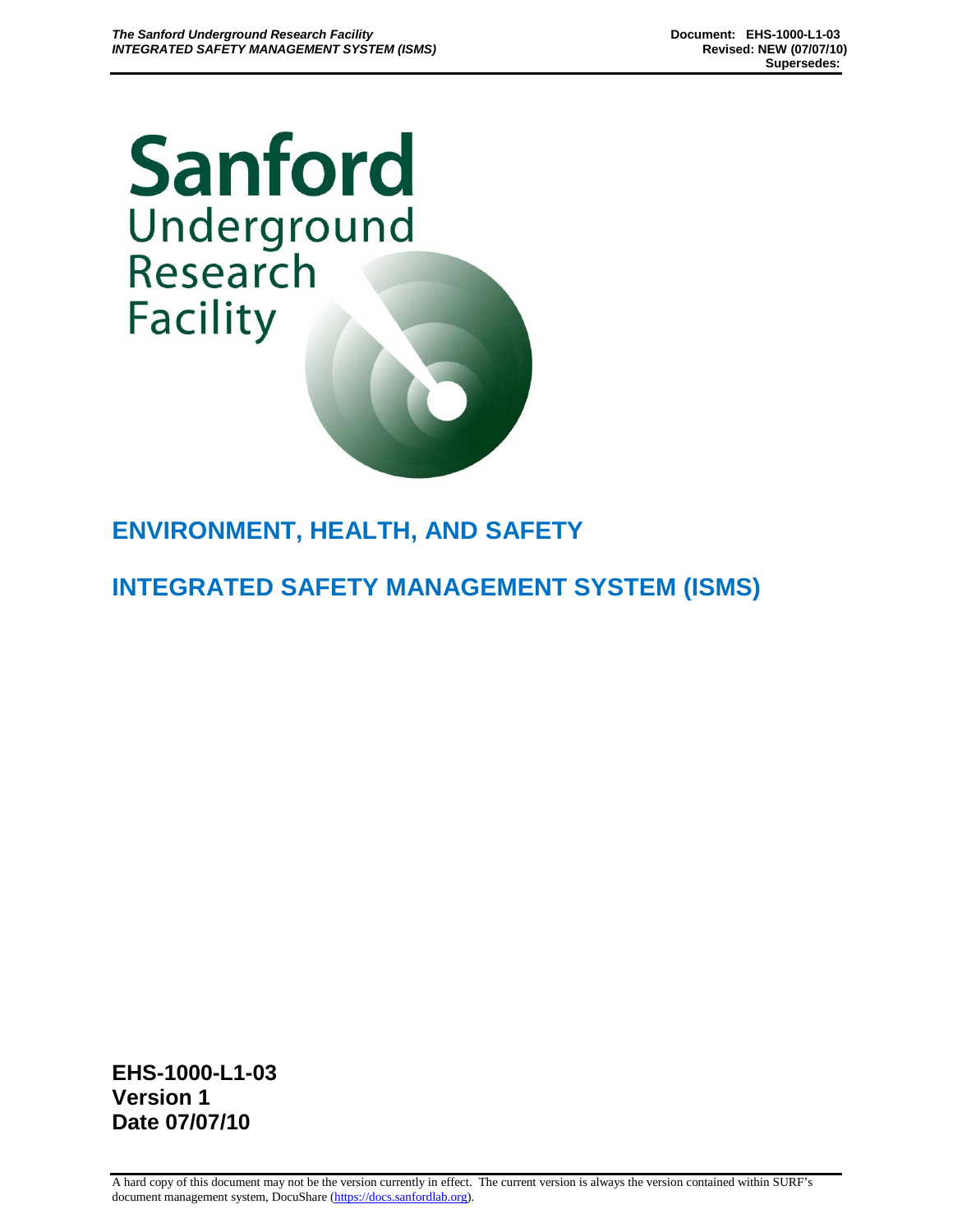A hard copy of this document may not be the version currently in effect. The current version is always the version contained within SURF's document management system, DocuShare [\(https://docs.sanfordlab.org\)](https://docs.sanfordlab.org/).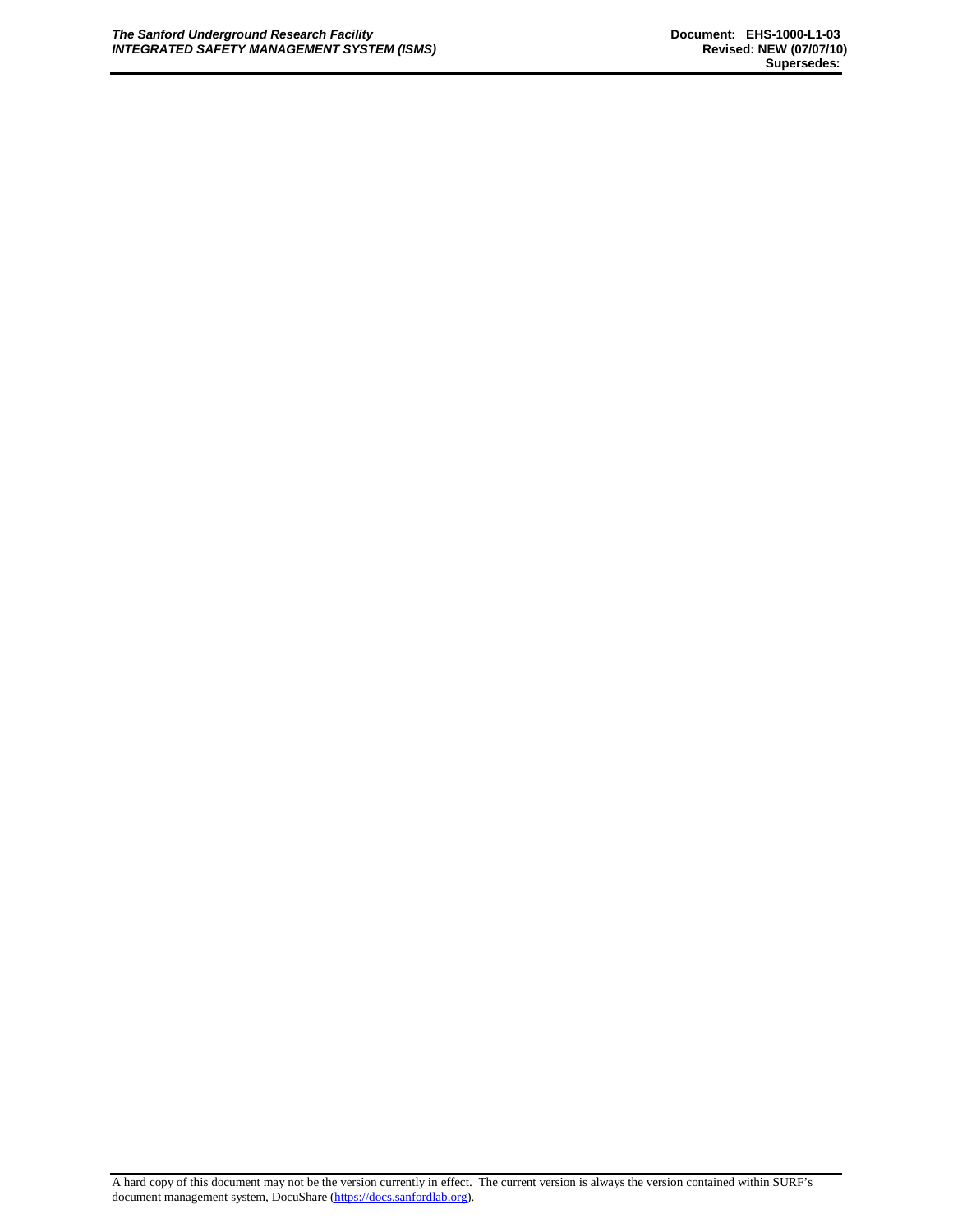# <span id="page-2-0"></span>**Table of Contents**

| 1.0  |  |                                                                    |  |  |  |  |
|------|--|--------------------------------------------------------------------|--|--|--|--|
|      |  |                                                                    |  |  |  |  |
| 1.2. |  | COMPONENT 2: Guiding Principles for Integrated Safety Management 1 |  |  |  |  |
| 1.3. |  |                                                                    |  |  |  |  |
| 1.4. |  |                                                                    |  |  |  |  |
| 1.5. |  |                                                                    |  |  |  |  |
| 1.6. |  | COMPONENT 6: Implementatation of Integrated Safety Management3     |  |  |  |  |
| 2.0  |  |                                                                    |  |  |  |  |

A hard copy of this document may not be the version currently in effect. The current version is always the version contained within SURF's document management system, DocuShare [\(https://docs.sanfordlab.org\)](https://docs.sanfordlab.org/).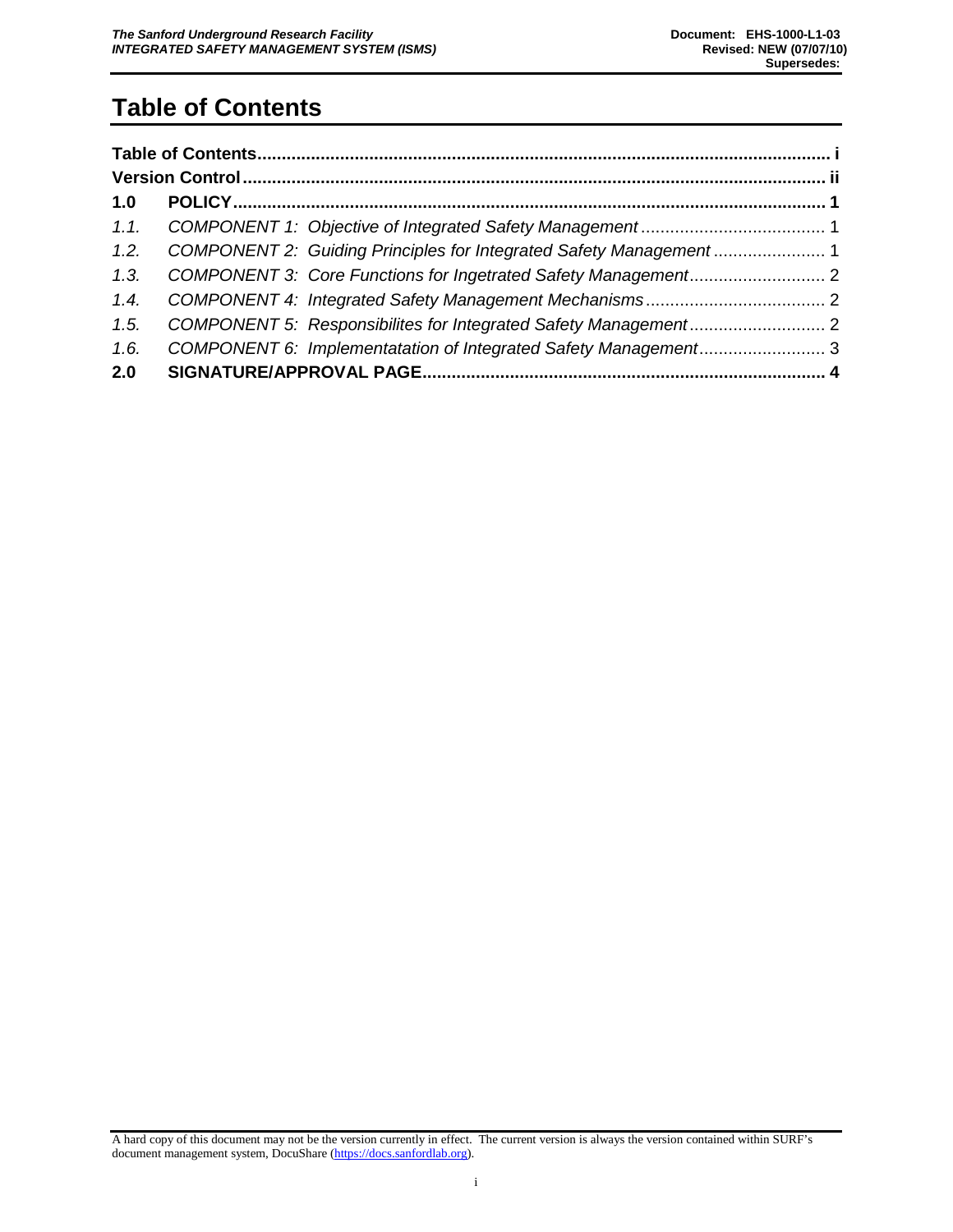# <span id="page-3-0"></span>**Version Control**

| <b>Responsible</b><br><b>Person</b> | <b>Document</b><br><b>Control</b><br><b>Number</b> | <b>Document</b><br><b>Version</b> | <b>Publication</b><br><b>Date</b> | <b>Description of Change</b> |
|-------------------------------------|----------------------------------------------------|-----------------------------------|-----------------------------------|------------------------------|
| <b>William Griffing</b>             | Document-<br>73188                                 |                                   | 7/07/10                           |                              |
|                                     |                                                    |                                   |                                   |                              |

A hard copy of this document may not be the version currently in effect. The current version is always the version contained within SURF's document management system, DocuShare [\(https://docs.sanfordlab.org\)](https://docs.sanfordlab.org/).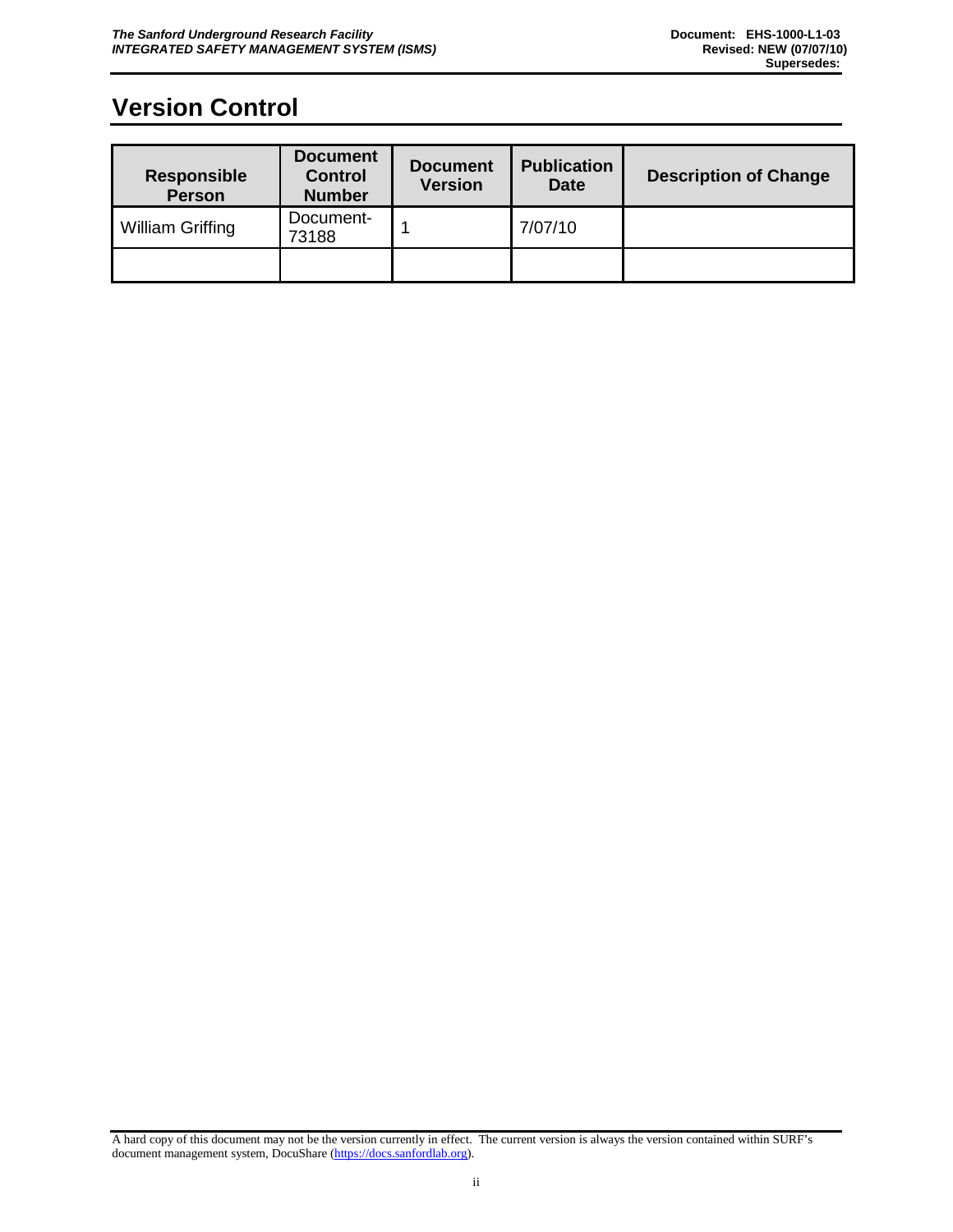# <span id="page-4-0"></span>**1.0 POLICY**

The Sanford Underground Laboratory at Homestake (hereafter called Sanford Laboratory) is committed to conducting work efficiently and in a manner that ensures protection of the workers, the public and the environment. It is the Laboratory's policy that safety management systems described herein shall be used to systematically integrate safety into management and work practices at all levels so that missions are accomplished while protecting the public, the worker and the environment.

The Laboratory's safety management system establishes a hierarchy of components to facilitate the orderly development and implementation of safety management. The safety management system consists of six components: 1) the objective, 2) guiding principles, 3) core functions, 4) mechanisms, 5) responsibilities, and 6) implementation.

## <span id="page-4-1"></span>*1.1. COMPONENT 1: Objective of Integrated Safety Management*

Sanford Laboratory, its contractors and experimental users must systematically integrate safety into management and work practices at all levels so that missions are accomplished while protecting the public, the worker and the environment. This is to be accomplished through effective integration of safety management into all facets of work planning and execution so that the overall management of safety functions and activities becomes an integral part of mission accomplishment.

### <span id="page-4-2"></span>*1.2. COMPONENT 2: Guiding Principles for Integrated Safety Management*

The guiding principles are the fundamental policies that guide Laboratory employees, contractors and experimental users' actions, from development of safety directives to performance of work.

Line Management Responsibility for Safety. Line Management is directly responsible for the protection of the public, the workers, and the environment. As a resource to line management, the Environment, Health and Safety Department advises, consults, audits, and provides independent feedback to the Executive Director of the South Dakota Science and Technology Authority.

Clear Roles and Responsibilities. Clear and unambiguous lines of authority and responsibility for ensuring safety shall be established and maintained at all organizational levels of Sanford Laboratory, its contractors, and experimental users.

Competence Commensurate with Responsibilities. Personnel shall possess the experience, knowledge, skills and abilities that are necessary to discharge their responsibilities.

Balanced Priorities. Resources shall be effectively allocated to address safety, programmatic and operational considerations. Protecting the public, the workers, and the environment shall be a priority whenever activities are planned and preformed.

Identification of Safety Standards and Requirements. Before work is performed, the associated hazards shall be evaluated and an agreed-upon set of safety standards and requirements shall be established which, if properly implemented, will provide adequate assurance that the public, the workers, and the environment are protected from adverse consequences.

A hard copy of this document may not be the version currently in effect. The current version is always the version contained within SURF's document management system, DocuShare [\(https://docs.sanfordlab.org\)](https://docs.sanfordlab.org/).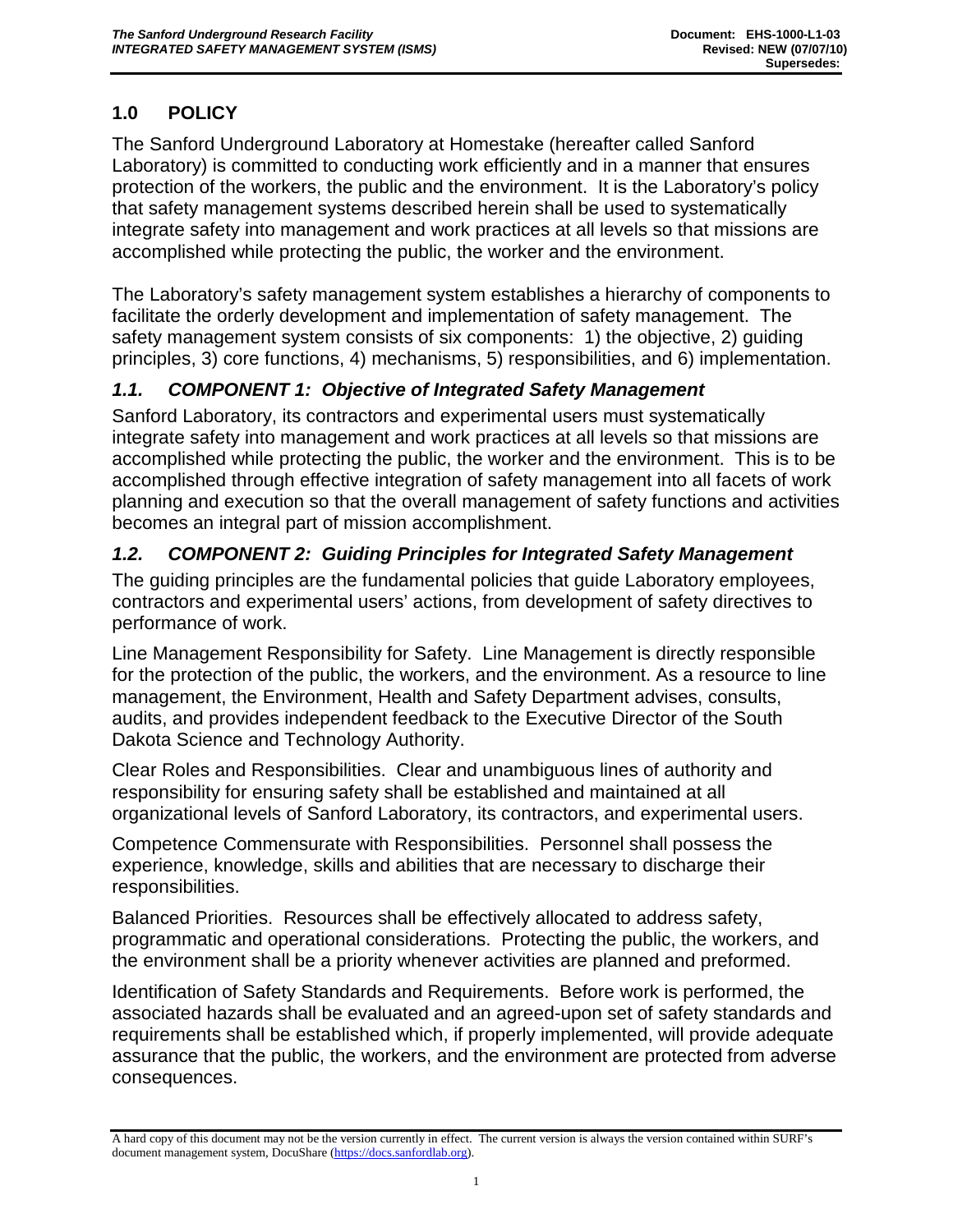Hazard Controls Tailored to Work Being Performed. Administrative and engineering controls prevent and mitigate hazards shall be tailored to the work being performed and associated hazards.

Operations Authorization. The conditions and requirements to be satisfied for operations to be initiated and conducted shall be clearly established and agreed-upon.

# <span id="page-5-0"></span>*1.3. COMPONENT 3: Core Functions for Integrated Safety Management*

These five core safety management functions provide the necessary structure for any work activity that could potentially affect the public, the workers, and the environment. The functions applied as a continuous cycle with the degree of rigor appropriate to address the type of work activity and the hazards involved.

Define the Scope of Work. Missions are translated into work, expectations are set, tasks are identified and prioritized, and resources are allocated.

Analyze the Hazards. Hazards associated with work identified, analyzed and categorized.

Develop and Implement Hazard Controls. Applicable standards and requirements are identified and agreed-upon, controls to prevent/mitigate hazards are identified, the safety envelope is established, and controls are implemented.

Perform Work within Controls. Readiness is confirmed and work is performed safely.

Provide Feedback and Continuous Improvement. Feedback information on the adequacy of the controls is gathered, opportunities for improving the definition and planning of work are identified and implemented, line and independent oversight is conducted, and if necessary, regulatory enforcement actions occur.

## <span id="page-5-1"></span>*1.4. COMPONENT 4: Integrated Safety Management Mechanisms*

Safety Mechanisms define how the core safety management functions are performed. The mechanisms may vary from facility to facility and from activity to activity based on the hazards and the work being performed and may include:

Departmental expectations expressed through directives (policy, rules, orders, notices, standards and guidance) and contract clauses.

Directives on identifying and analyzing hazards and performing safety analyses.

Directives which establish processes to be used in setting safety standards.

Contractor policies, procedures and documents (e.g., Health and Safety Plans, Safety Analysis Reports, Chemical Hygiene Plans, Process Hazard Analyses) established to implement safety management and fulfill commitments made to the department.

## <span id="page-5-2"></span>*1.5. COMPONENT 5: Responsibilities for Integrated Safety Management*

Responsibilities must be clearly defined in documents appropriate to the activity. Contractor responsibilities are detailed in contracts, regulations and contractor-specific procedures. For each management mechanism employed to satisfy a safety management principle or function, the associated approval authority needs to be established. The review and approval levels may vary commensurate with the type of work and the hazards involved.

A hard copy of this document may not be the version currently in effect. The current version is always the version contained within SURF's document management system, DocuShare [\(https://docs.sanfordlab.org\)](https://docs.sanfordlab.org/).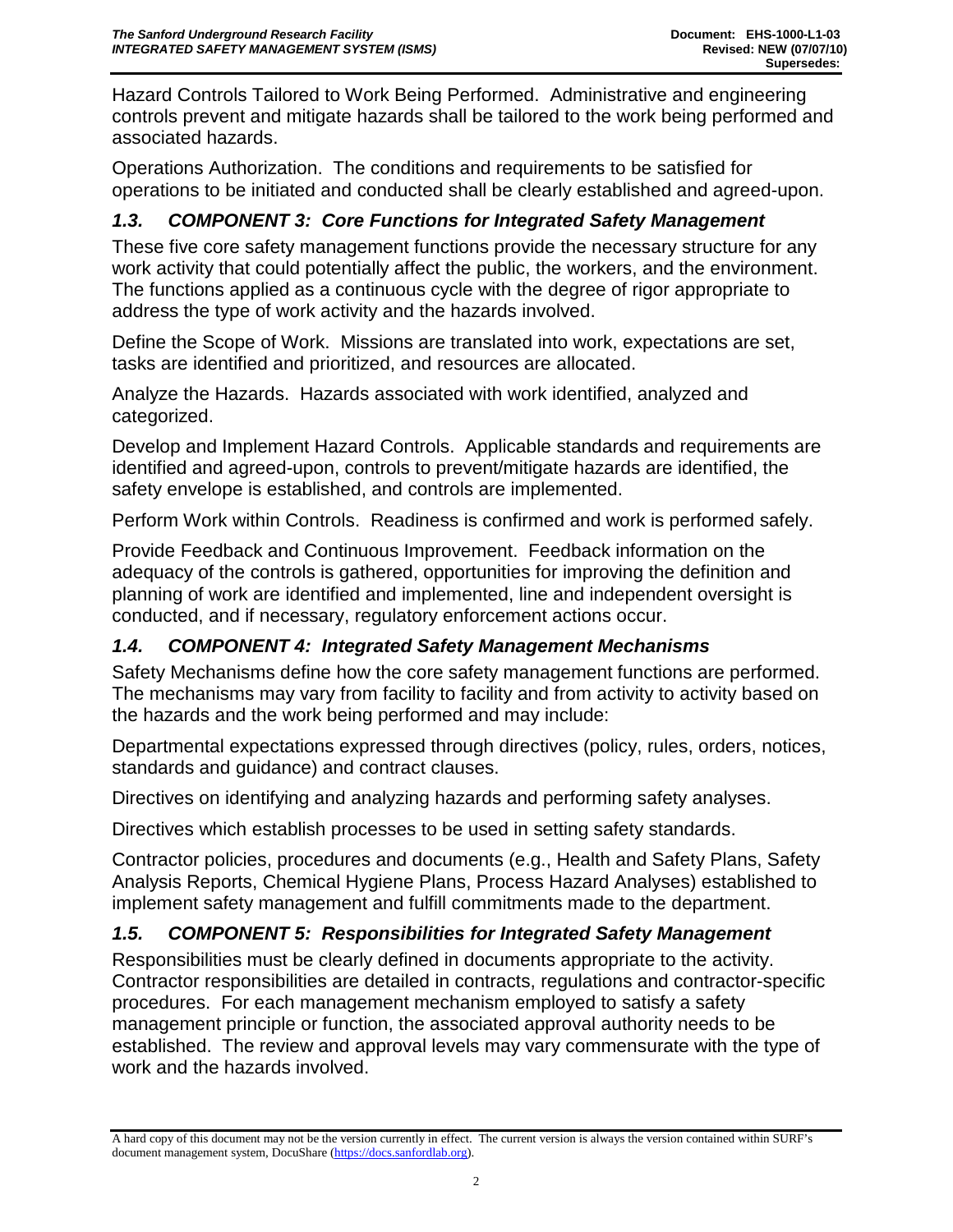#### <span id="page-6-0"></span>*1.6. COMPONENT 6: Implementation of Integrated Safety Management*

Implementation involves specific instances of work definition and planning, hazards identifications and analysis, definition and implementation of hazard controls, performance work, developing and implementing operating procedures, and monitoring and assessing performance for improvement.

A hard copy of this document may not be the version currently in effect. The current version is always the version contained within SURF's document management system, DocuShare [\(https://docs.sanfordlab.org\)](https://docs.sanfordlab.org/).